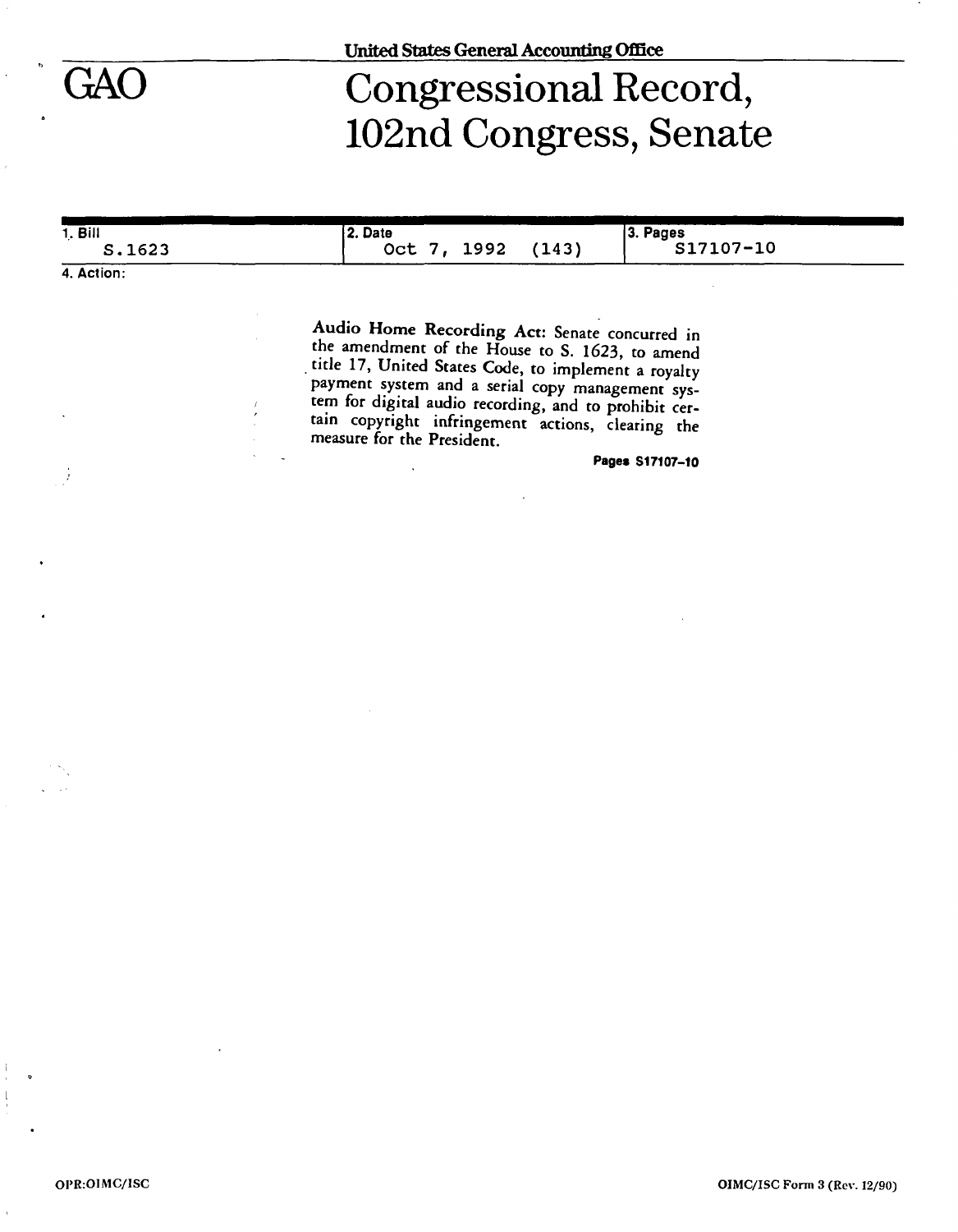*or instructions incidental to those fixed sounds, if any. and* 

*"(it) from which the sounds and material can be perceived, reproduced, or otherwise communicated, either directly or with the aid of a machine or device.* 

*"(B) A 'digital musical recording' does not include a material object***—** 

*"(I) in which the fixed sounds consist entirely of spoken word recordings, or* 

*"(It) tn which one or more computer programs are fixed, except that a digital musical recording may contain statements or instructions constituting the fixed sounds and incidental material, and statements or instructions to be used directly or Indirectly tn order to bring about the perception, reproduction, or communication of the fixed sounds and incidental material.* 

*"(C) For purposes of this paragraph***—** 

*"(I) a 'spoken word recording' Is a sound recording In which are fixed only a series of spoken words, except that the spoken words may be accompanied by incidental musical or other sounds, and* 

*"(11) the term 'Incidental' means related to and relatively minor by comparison.* 

*"(6) 'Distribute' means to sell, lease, or assign a product to consumers in the United States, or to sell, lease, or assign a product tn the United States for ultimate transfer to consumers tn the United States.* 

*"(7) An 'Interested copyright party' Is***—** 

*"(A) the owner of the exclusive right under section 106(1) of this title to reproduce a sound recording of a musical work that has been embodied tn a digital- musical recording or analog musical recording lawfully made under this title that has been distributed;* 

*"(B) the legal or beneficial owner of, or the person that controls, the right to reproduce tn a digital musical recording or analog musical recording a musical work that has been embodied in a digital musical recording or analog musical recording lawfully made under this title that has been distributed:* 

*"(C) a featured recording artist who performs on a sound recording that has been distributed; or* 

*"(D) any association or other organization***—** 

*"(t) representing persons specified in subparagraph (A), (B), or (C), or* 

*"(ti) engaged tn licensing rights tn musical works to music users on behalf of writers and publishers.* 

*"(8) To "manufacture' means to produce or assemble a product in the United States. A 'manufacturer' is a person who manufactures.* 

*"(9) A "music publisher' is a person that is authorized to license the reproduction of a particular musical work In a sound recording.* 

*"(10) A 'professional model product' Is an audio recording device that is designed, manufactured, marketed, and Intended for use by recording professionals tn the ordinary course of a lawful business, in accordance with such requirements as the Secretary of Commerce shall establish by regulation.* 

*"(11) The term 'serial copying' means the duplication in a digital format of a copyrighted musical work or sound recording from a digital reproduction of a digital musical recording. The term 'digital reproduction of a digital musical recording' does not Include a digital musical recording as distributed, by authority of the copyright owner, for ultimate sale to consumers.* 

*"(12) The 'transfer price' of a digital audio recording device or a digital audio recording medium—* 

*"(A) Is, subject to subparagraph (B)***—** 

*"(i) in the case of an imported product, the actual entered value at United States Customs (exclusive of any freight, insurance, and applicable duty), and* 

*"(ii)* **In** *the case of a domestic product, the manufacturer's transfer price (FOB the manufacturer, and exclusive of any direct sales taxes or excise taxes Incurred tn connection with the sale): and* 

*"(B) shall, tn a case tn which the transferor and transferee are related entitles or within a single entity, not be less than a reasonable arms-length price under the principles of the regulations adopted pursuant to section 482 of the Internal Revenue Code of 1986, or any successor provision to such section.* 

*"(13) A 'writer' Is the composer or lyricist of a particular musical work.* 

*"SUBCHAPTER B—COPYING CONTROLS 11002. Incorporation of copying control\** 

*"(a) PROHIBITION ON IMPORTATION, MANUFAC-TURE, AND DISTRIBUTION.—No person shall import, manufacture, or distribute any digital audio recording device or digital audio interface device that does not conform to***—** 

*"(1) the Serial Copy Management System; "(2) a system that has the same functional characteristics as the Serial Copy Management System and requires that copyright and generation status Information be accurately sent, received, and acted upon between devices using the system's method of serial copying regulation and devices using the Serial Copy Management System; or* 

*"(3) any other system certified by the Secretary of Commerce as prohibiting unauthorized serial copying.* 

*"(b) DEVELOPMENT OP VERIFICATION PROCE-DURE.—The Secretary of Commerce shall establish a procedure to verify, upon the petition of an interested party, that a system meets the standards set forth in subsection (a)(2).* 

*"(c) PROHIBITION ON CIRCUMVENTION OP THE SYSTEM.***—***No person shall import, manufacture, or distribute any device, or offer or perform any service, the primary purpose or effect of which is to avoid, bypass, remove, deactivate, or otherwise circumvent any program or circuit which implements, in whole or in part, a system described in subsection (a).* 

*"(d) ENCODING OF INFORMATION ON DIGITAL MUSICAL RECORDINGS.—* 

*"(I) PROHIBITION ON ENCODING INACCURATE INFORMATION.—No person shall encode a digital musical recording of a sound recording with inaccurate information relating to the category code, copyright status, or generation status of the source material for the recording.* 

*"(2) ENCODING OP COPYRIGHT STATUS NOT RE-QUIRED.***—***Nothing tn this chapter requires any person engaged In the Importation or manufacture of digital musical recordings to encode any such digital musical recording with respect to Its copyright status.* 

*"(e) INFORMATION ACCOMPANYING TRANS-MISSIONS IN DIGITAL FORMAT.—Any person who transmits or otherwise communicates to the public any sound recording tn digital format Is not required under this chapter to transmit or otherwise communicate the Information relating to the copyright status of the sound recording. Any such person who does transmit or otherwise communicate such copyright status information shall transmit or communicate such information accurately.* 

# *"SUBCHAPTER C—ROYALTY PAYMENTS "91003. Obligation to make royalty payment\**

*"(a) PROHIBITION ON IMPORTATION AND MAN-UFACTURE.***—***No person shall Import Into and distribute, or manufacture and distribute, any digital audio recording device or digital audio recording medium unless such person records the notice specified by this section and subsequently deposits the statements of account and applicable royalty payments for such device or medium specified tn section 1004.* 

*"(b) FILING OF NOTICE.—The importer or manufacturer of any digital audio recording device or digital audio recording medium, wlthtn a product category or utilizing a technology with respect to which such manufacturer or importer has not previously filed a notice under this subsection, shall file with the Register of Copyrights a notice with respect to such device or medium, in such form and content as the Register shall prescribe by regulation.* 

*"(c) PILING OP QUARTERLY AND ANNUAL STATEMENTS OP ACCOUNT.—* 

*"(1) GENERALLY.***—***Any importer or manufacturer that distributes any digital audio rocordtng device or digital audio recording madium that it manufactured or Imported shall fill with the Register of Copyrights, in such form and content as the Register shall prescribe by regulation, such quarterly and annual statements of account with respect to such distribution as the Register shall prescribe by regulation.* 

*"(2) CERTIFICATION, VERIFICATION, AND CON-FIDENTIALITY.—Each such statement shall be certified as accurate by an authorized officer or principal of the importer or manufacturer. The Register shall issue regulations to provide for the verification and audit of such statements and to protect the confidentiality of the information contained tn such statements. Such regulations shall provide for the disclosure. In confidence, of such statements to interested copyright parties.* 

*"(3) ROYALTY PAYMENTS.—Each such statement shall be accompanied by the royalty payments specified in section 1004.* 

# **\*¥** *1004. Royalty payments*

*"(a) DIGITAL AUDIO RECORDING DEVICES.—* 

*"(1) AMOUNT OF PAYMENT.—The royalty payment due under section 1003 for each digital audio recording device Imported Into and distributed in the United States, or manufactured and distributed in the United States, shall be 2 percent of the transfer price. Only the first person to manufacture and distribute or Import and distribute such device shall be required to pay the royalty with respect to such device.* 

*"(2) CALCULATION FOR DEVICES DISTRIBUTED WITH OTHER DEVICES.—With respect to a digital audio recording device first distributed* **in** *combination with one or more devices, either as a physically Integrated unit or as separate components, the royalty payment shall be calculated as follows:* 

*"(A) If the digital audio recording device and such other devices are part of a physically Integrated unit, the royalty payment shall be based on the transfer price of the unit, but shall be reduced by any royalty payment made on any digital audio recording device Included within the untt that was not first distributed In combination with the unit.* 

*"(B) If the digital audio recording device Is not part of a physically integrated unit and substantially similar devices have been distributed separately at any time during the preceding 4 calendar quarters, the royalty payment shall be based on the average transfer price of such devices during those 4 quarters.* 

*"(C) If the digital audio recording device is not part of a physically integrated untt and substantially similar devices have not been distributed separately at any time during the preceding 4 calendar quarters, the royalty payment shall be based on a constructed price reflecting the proportional value of such device to the combination as a whole.* 

*"(3) LIMITS ON ROYALTIES.—Notwithstanding paragraph (1) or (2), the amount of the royalty payment for each digital audio recording device shall not be less than SI nor more than the royalty maximum. The royalty maximum shall be 18 per device, except that* **in** *the case of a physically integrated unit containing more than 1 digital audio recording device, the royalty maximum for such unit shall be S12. During the 6th year after the effective date of this chapter, and not more than once each year thereafter, any Interested copyright party may petition the Copyright Royalty Tribunal to increase the royalty maximum and. If more than 20 percent of the royalty payments are at the relevant royalty maximum, the Tribunal shall prospectively increase such royalty maximum with the goal of having no more than 10 percent of such payments at the new royalty maximum; however the amount of any such increase as a percentage of the royalty maximum shall In no event exceed*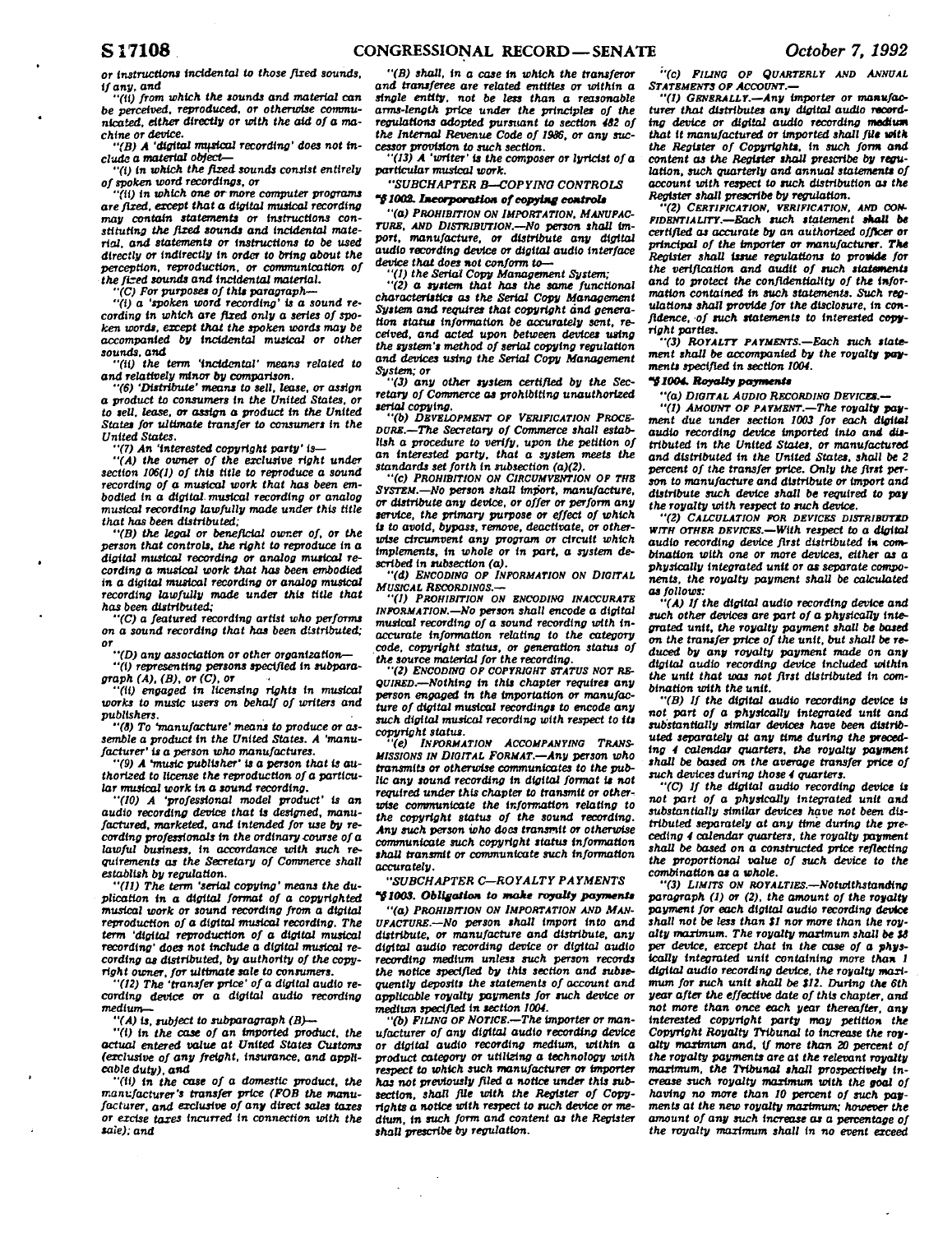<sup>I</sup>*October 7, 1992* **CONGRESSIONAL RECORD—SENATE S 17109** 

*the percentage increase in the Consumer Price Index during the period under review. "(b) DIGITAL AUDIO RECORDING MEDIA.—The* 

*royalty payment due under section 1003 for each digital audio recording medium imported into and distributed in the United States, or manufactured and distributed in the United States, shall be 3 percent of the transfer price. Only the first person to manufacture and distribute or import and distribute such medium shall be required to pay the royalty with respect to such medium.* 

### "§1005. Deposit of royalty payments and deduction of expenses

*"The Register of Copyrights shall receive all royalty payments deposited under this chapter*  and, after deducting the reasonable costs in*curred by the Copyright Office under this chapter, shall deposit the balance in the Treasury of the United States as offsetting receipts, in such manner as the Secretary of the Treasury directs. All funds held by the Secretary of the Treasury shall be invested in interest-bearing United States securities for later distribution with interest under section 1007. The Register may, in the Register's discretion, 4 years after the close of any calendar year, close out the royalty payments account for that calendar year, and may treat any funds remaining in such account and any subsequent deposits that would otherwise be attributable to that calendar year as attributable to the succeeding calendar year. The Register shall* **submit** *to the Copyright Royalty Tribunal, on a monthly basis, a financial statement reporting the amount of royalties under this chapter that are available for distribution. '{1006. Entitlement to royalty payments* 

*"(a) INTERESTED COPYRIGHT PARTIES—The royalty payments deposited pursuant to section 1005 shall, in accordance with the procedures specified in section 1007, be distributed to any interested copyright party***—** 

*"(1) whose musical work or sound recording*   $has been$ 

*"(A) embodied in a digital musical recording or an analog musical recording lawfully made under this title that has been distributed, and* 

*"(B) distributed* **in** *the form of digital musical recordings or analog musical recordings or disseminated to the public in transmissions, during the period to which such payments pertain; and* 

*"(2) who has filed a claim under section 1007. "(b) ALLOCATION OF ROYALTY PAYMENTS TO GROUPS.—The royalty payments shall be divided* 

*into 2 funds as follows: "(1) THE SOUND RECORDINGS FUND.—66'H percent of the royalty payments shall be allocated*  to the Sound Recordings Fund. 2<sup>5</sup>/<sub>2</sub> percent of *the royalty payments allocated to the Sound Recordings Fund shall be placed in an escrow account managed by an independent administrator jointly appointed by the interested copyright parties described in section 1001(7)(A) and the American Federation of Musicians (or any*   $successor$  entity) to be distributed *nonfeatured musicians (whether or not members of the American Federation of Musicians or any successor entity) who have performed on sound recordings distributed in the United States. 1% percent of the royalty payments allocated to the Sound Recordings Fund shall be placed in an escrow account managed by an Independent administrator jointly appointed by the interested copyright parties described in section 1001(7)(A) and the American Federation of Television and Radio Artists (or any successor entity) to be distributed to nonfeatured vocalists (whether or not members of the American Federation Television and Radio Artists or any successor entity) who have performed on sound recordings distributed in the United States. 40 percent of the*  remaining royalty payments in the Sound Re*cordings Fund shall be distributed to the interested copyright parties described in section 1001(7)(C), and 60 percent of such remaining royalty payments shall be distributed to the interested copyright parties described in section 1001(7XA).* 

*"(2) THE MUSICAL WORKS FUND.—* 

*"(A) 33'A percent of the royalty payments shall be allocated to the Musical Works Fund for distribution to Interested copyright parties described in section 1001(7)(B).* 

*"(B)(1) Music publishers shall be entitled to 50 percent of the royalty payments allocated to the Musical Works Fund.* 

*"(ii) Writers shall be entitled to the other 50 percent of the royalty payments allocated to the Musical Works Fund.* 

*"(C) ALLOCATION OF ROYALTY PAYMENTS WITHIN GROUPS—If all interested copyright parties within a group specified in subsection (b) do not agree on a voluntary proposal for the distribution of the royalty payments within each group, the Copyright Royalty Tribunal shall, pursuant to the procedures specified under section 1007(c), allocate royalty payments under this section based on the extent to which, during the relevant period***—** 

*"(1) for the Sound Recordings Fund, each sound recording was distributed in the form of digital musical recordings or analog musical recordings; and* 

*"(2) for the Musical Works Fund, each musical work was distributed in the form of digital musical recordings or analog musical recordings or disseminated to the public in transmissions.* 

### *"91007. Procedures for distributing royalty payment\**

*"(a) FILING OF CLAIMS AND NEGOTIATIONS.—* 

*"(1) FILING OF CLAIMS.—During the first 2 months of each calendar year after the calendar year in which this chapter takes effect, every interested copyright party seeking to receive royalty payments to which such party is entitled under section 1006 shall file with the Copyright Royalty Tribunal a claim for payments collected during the preceding year in such form and manner as the Tribunal shall prescribe by regulation.* 

*"(2) NEGOTIATIONS.—Notwithstanding any provision of the antitrust laws, for purposes of this section interested copyright parties within each group specified in section 1006(b) may agree among themselves to the proportionate division of royalty payments, may lump their claims together and file them jointly or as a single claim, or may designate a common agent, including any organization described in section 1001(7)(D), to negotiate or receive payment on their behalf; except that no agreement under this subsection may modify the allocation of royalties specified in section 1006(b).* 

*"(b) DISTRIBUTION OF PAYMENTS IN THE AB-SENCE OF A DISPUTE.—Within 30 days after the period established for the filing of claims under subsection (a). In each year after the year* **in**  *which this section takes effect, the Copyright Royalty Tribunal shall determine whether there exists a controversy concerning the distribution of royalty payments under section 1006(c). If the Tribunal determines that no such controversy exists, the Tribunal shall, within 30 days after such determination, authorize the distribution of the royalty payments as set forth* **in** *the agreements regarding the distribution of royalty payments entered into pursuant to subsection (a), after deducting its reasonable administrative costs under this section.* 

*"(c) RESOLUTION OF DISPUTES.—If the Tribunal finds the existence of a controversy, it shall, pursuant to chapter 8 of this title, conduct a proceeding to determine the distribution of royalty payments. During the pendency of such a proceeding, the Tribunal shall withhold from distribution an amount sufficient to satisfy all claims with respect to which a controversy exists, but shall, to the extent feasible, authorize the distribution of any amounts that are not in controversy. The Tribunal shall, before authorizing the distribution of such royalty payments, deduct its reasonable administrative costs under this section.* 

*"SUBCHAPTER D—PROHIBITION* **O.V** *CER-TAIN INFRINGEMENT ACTIONS. REM-EDIES. AND ARBITRATION* 

### *"{1008. Prohibition on certain Infringement action\**

*"No action may be brought under this title alleging infringement of copyright based on the manufacture, importation, or distribution of a digital audio recording device, a digital audio recording medium, an analog recording device, or an analog recording medium, or based on the noncommercial use by a consumer of such a device or medium for making digital musical recordings or analog musical recordings.* 

# *"(1009. Ctvil remedle\**

*"(a) CIVIL ACTIONS.—Any interested copyright party injured by a violation of section 1002 or 1003 may bring a civil action In an appropriate United States district court against any person for such violation.* 

*"(b) OTHER CIVIL ACTIONS.—Any person injured by a violation of this chapter may bring a civil action in an appropriate United States district court for actual damages incurred as a result of such violation.* 

*"(c) POWERS OF THE COURT.—In an action brought under subsection (a), the court***—** 

*"(I) may grant temporary and permanent injunctions on such terms as it deems reasonable to prevent or restrain such violation;* 

*"(2) In the case of a violation of section 1002, or in the case of an Injury resulting from a failure to make royalty payments requited by section 1003, shall award damages under subsection* 

*(d): "(3) In Its discretion may allow the recovery of costs by or against any party othe' than the United States or an officer thereof; ar.i* 

*"(4) In Its discretion may award a reasonable attorney's fee to the prevailing party.* 

*"(d) AWARD OF DAMAGES —* 

*"(1) DAMAGES FOR SECTION 1002 OR 1003 VIOLA-TIONS.—* 

*"(A) ACTUAL DAMAGES.—(I) In an action brought under subsection (a), if the court finds that a violation of section 1002 or 1 X)3 has occurred, the court shall award to the complaining party its actual damages if the vomplalnlng party elects such damages at any time before final judgment is entered.* 

*"(it) In the case of section 1003, actual damages shall constitute the royalty payments that should have been paid under section 1004 and deposited under section 1005. In such a case, the court,* **in** *tts discretion, may award an addi-tional amount of not to exceed 50 percent of the actual damages.* 

*"(B) STATUTORY DAMAGES FOR SECTION IOOZ VIOLATIONS.***—** 

*"(l) DEVICE.***—***A complaining party may recover an award of statutory damages for each violation of section 1002 (a) or (c) in the sum of not more than S2.500 per device Involved* **in** *such violation or per device on which a service pro-. hibited by section 1002(c) has been terformed, as the court considers just.* 

*"(U) DIGITAL MUSICAL RECORDING.—A complaining party may recover an award of statutory damages for each violation of section 1002(d) in the sum of not more than \$25 per digital musical recording Involved In such violation, as the court considers just.* 

*"(itt) TRANSMISSION.—A complaining party may recover an award of damages for each transmission or communication that violates section 1002(e)* **in** *the sum of not more than 110,000, as the court considers just.* 

*"(2) REPEATED VIOLATIONS.—In any case In which the court finds that a person has violated section 1002 or 1003 within 3 years after a final judgment against that person for another such violation was entered, the court may increase the award of damages to not more than double the amounts that would otherwise be awarded under paragraph (1), as the court considers just.* 

*"(3) INNOCENT VIOLATIONS OF SECTION 1002.— The court in its discretion may reduce the total*